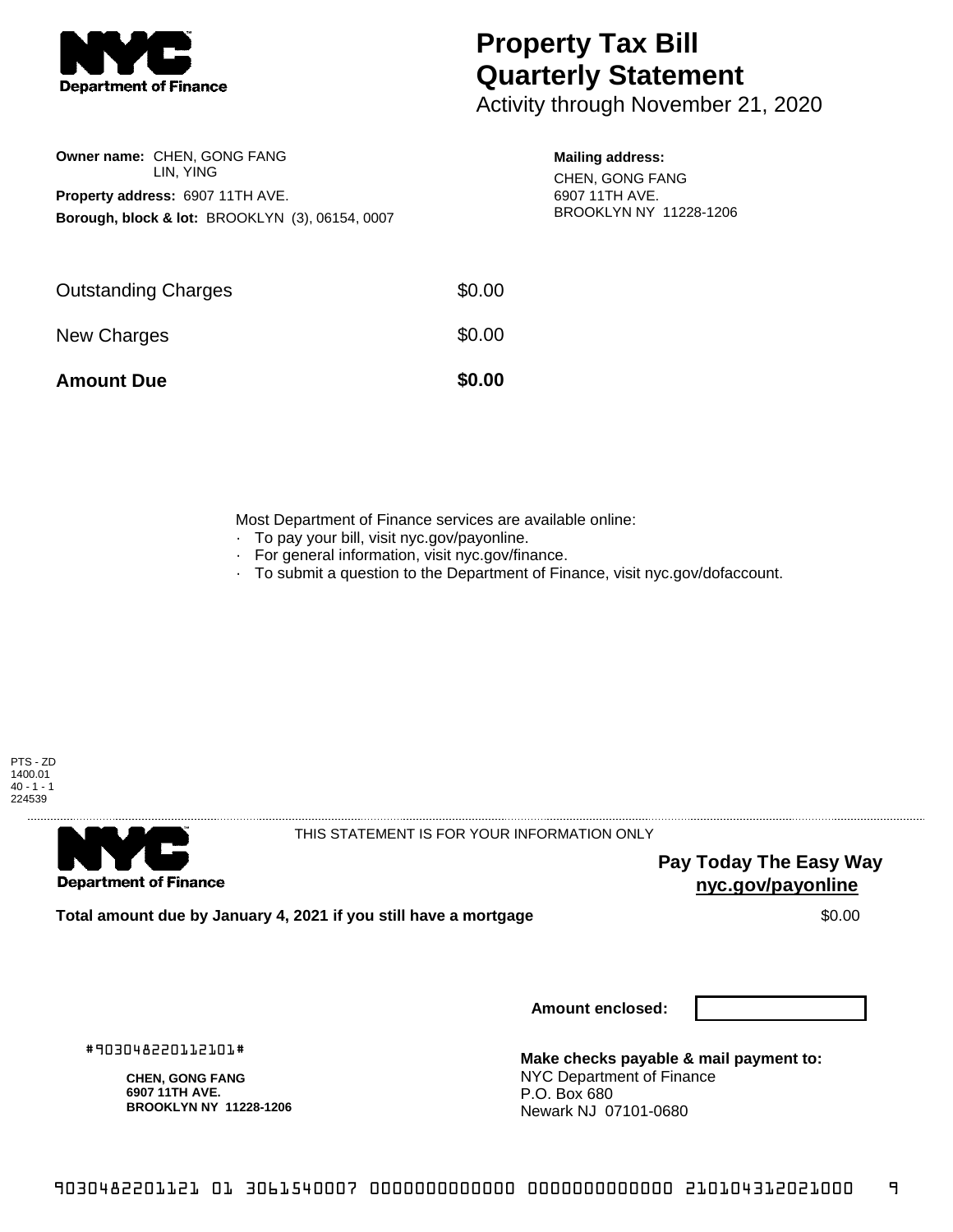

| <b>Previous Charges</b><br>Total previous charges including interest and payments |                      |                 | Amount<br>\$0.00        |
|-----------------------------------------------------------------------------------|----------------------|-----------------|-------------------------|
|                                                                                   |                      |                 |                         |
| Finance-Property Tax<br>Adopted Tax Rate                                          |                      | 01/01/2021      | \$2,252.26<br>$$-26.82$ |
| Payment                                                                           | 10/06/2020           | Mr Cooper       | $$-2,252.26$            |
| Payment Adjusted                                                                  | 01/01/2021           | Mr Cooper       | \$26.82                 |
| <b>Total current charges</b>                                                      |                      |                 | \$0.00                  |
| <b>Tax Year Charges Remaining</b>                                                 | <b>Activity Date</b> | <b>Due Date</b> | <b>Amount</b>           |
| Finance-Property Tax<br>Adopted Tax Rate                                          |                      | 04/01/2021      | \$2,252.26<br>$$-26.82$ |
| <b>Early Payment Discount</b>                                                     |                      | 04/01/2021      | $$-22.30$               |
| <b>Early Payment Discount</b>                                                     |                      | 04/01/2021      | \$0.18                  |
| Payment                                                                           | 10/06/2020           | Mr Cooper       | $$-2,229.96$            |
| Payment Adjusted                                                                  | 01/01/2021           | Mr Cooper       | \$26.64                 |
| Total tax year charges remaining                                                  |                      |                 | \$0.00                  |
| <b>Overpayments/Credits</b>                                                       | <b>Activity Date</b> | <b>Due Date</b> | <b>Amount</b>           |
| <b>Credit Balance</b>                                                             |                      | 10/01/2020      | $$-53.46$               |
| Total overpayments/credits remaining on account                                   |                      |                 | \$53.46                 |

You must apply for a refund or a transfer of credits resulting from overpayments within six years of the date of **the overpayment or credit. Please note that overpayments and credits are automatically applied to unpaid taxes.**

## **Home banking payment instructions:**

- 1. **Log** into your bank or online bill pay website.
- 2. **Add** the new payee: NYC DOF Property Tax. Enter your account number, which is your boro, block and lot, as it appears here: 3-06154-0007 . You may also need to enter the address for the Department of Finance. The address is P.O. Box 680, Newark NJ 07101-0680.
- 3. **Schedule** your online payment using your checking or savings account.

## **Did Your Mailing Address Change?** If so, please visit us at **nyc.gov/changemailingaddress** or call **311.**

When you provide a check as payment, you authorize us either to use information from your check to make a one-time electronic fund transfer from your account or to process the payment as a check transaction.